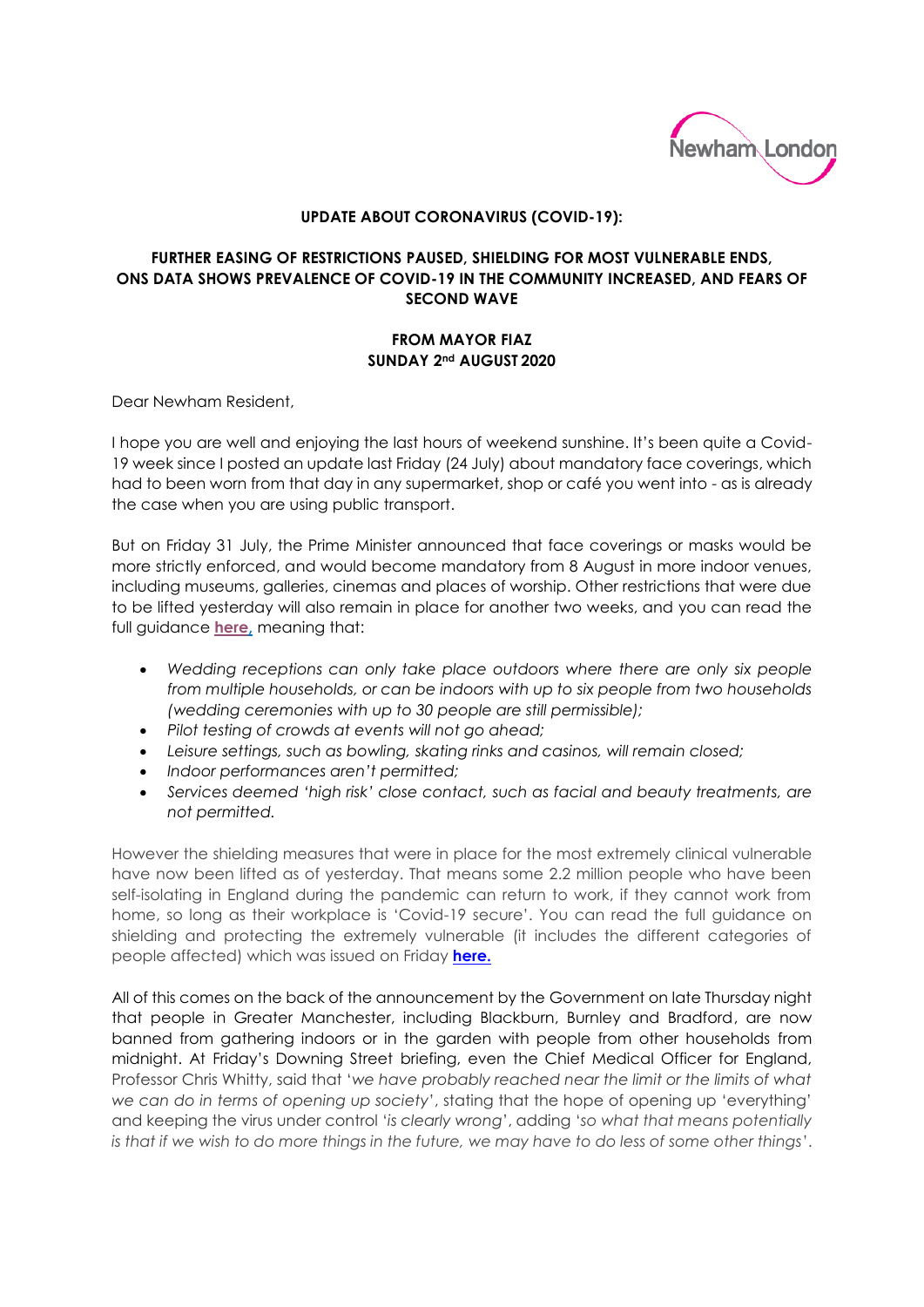So what's led to the Government putting the 'brakes on' to 'keep people safe', as only two weeks ago the Prime Minister was setting out plans for some normality by Christmas, albeit saying that the plan 'remains conditional' on continued progress in controlling the virus and preventing a second wave of infections that could overwhelm the NHS? Well, latest data this week has been showing that in some areas, Covid-19 infections are on the rise and it's unclear what's causing this uptick, as hospital admissions are falling as well pointing to rises in the community. The Government's announcement to pause the further easing also came after the Office for National Statistics (ONS) released the latest data from its 'Coronavirus (Covid-19) infection Survey pilot' on Friday morning, which reports on the prevalence of Covid-19 in England.

I reported about the ONS survey previously, which you can read again **[here](https://tinyurl.com/y3zc7gox)**. The survey is important because its findings of the prevalence of Covid-19 in the community informs the Government whether it's safe enough to ease restrictions. On Friday, the ONS published its latest data, which you can read **[here.](https://tinyurl.com/y2rqqpsa)** This showed:

- *An estimated 35,700 people within the community population in England had Covid-19 during the most recent week, from 20 to 26 July 2020, equating to around 1 in 1,500 individuals;*
- *There is not enough evidence to say with confidence whether Covid-19 infection rates differ by region in England, nor whether infection rates have increased in different regions over the past six weeks – but there is some limited evidence that rates in London may have increased in recent weeks;*
- *During the most recent week (20 to 26 July 2020), ONS estimate there were around 0.78 new Covid-19 infections for every 10,000 people in the community population in England, equating to around 4,200 new cases per day (compared to 2,800 per day a week ago).*

The ONS confirmed that their modelling of the rate of new infections over time suggests that there is now some evidence that the incidence of new Covid-19 infections has increased in recent weeks. This follows a low point of 0.34 new infections per 10,000 people during the week from 15 to 21 June 2020, and prior to that a decrease in the incidence rate of Covid-19 between May 2020 - when the study began - and June 2020. Additionally, this week the University of Cambridge's MRC Biostatistics Unit (BSU) – which feeds directly to the Government's Scientific Advisory Group for Emergencies (SAGE) and to regional Public Health England teams - published its latest modelling estimate of Covid-19 transmission, known as the Reproduction rate or the 'R'. You can read more **[here.](https://tinyurl.com/yd2ddhdp)** Its analysis for the period to 24 July shows that:

- The current estimate of the number of infections arising each day across England is *3,000;*
- *Predicts that the number of deaths each day is likely to be between 43 and 84 by mid-August;*
- The Reproduction rate estimate is close to 1 in most regions of England, with the South *West and the South East above 1;*

All of this highlights the challenges of how much we can reopen without increases in Covid-19 infections as all countries grapple between staving off fresh outbreaks and reopening economies. Already the UK Government has announced that any one returning from Spain will have to self-isolate for 14 days following a spike of new cases, with more countries likely to be added to the quarantine list including Belgium, Luxembourg and Croatia; and transmissions are rising once more in France and Germany as new cases are detected. Even the Prime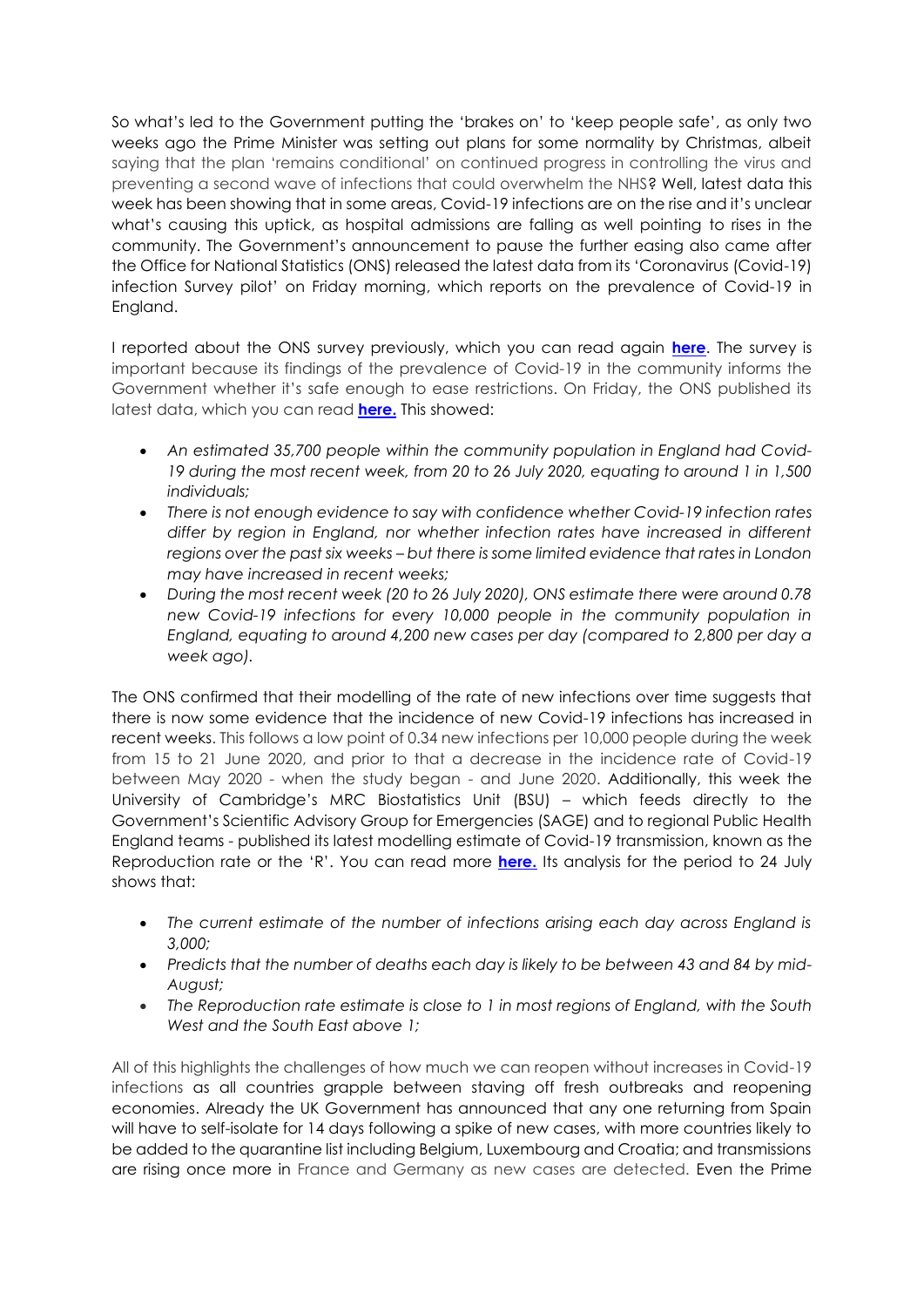Minister fears that the spikes currently being experienced in Europe could be replicated here in the UK in the coming weeks.

So as we progress through the summer, and with the real possibility of a second spike coming sooner than expected here in the UK, the uncertainty is bound to have a real impact on future planning for all of us, especially with schools expected to fully re-open in September. Already teaching unions and scientific experts are once again raising concerns about Government requirements for all pupils to return to schools in September, with calls for further clarity, guidance and reassurance, in light of the recent uptick in Covid-19 infections and what that will mean for reopening of schools in the autumn. Here in Newham, we'll continue working closely with all our schools and governing bodies about the plans they have in place to make sure they are robust and prioritise the safety of pupils and teachers in line with the guidance; as well as liaise with parents and pupils to reassure them about what we are doing in the interests of the Covid-19 public health priorities in our borough.

Events this week, once again, put the spotlight on the Government's Covid-19 approach in England compared to Wales, Scotland and Northern Ireland - as infection rates rise. As of this afternoon, there has been a total of 304,695 Covid-19 lab-confirmed cases in the UK, with 46,201 Covid-19 associated UK deaths, an increase of 744 and 8 respectively. In Wales, that's an increase of 37 confirmed cases and 3 deaths since yesterday. In Scotland, that's an increase in 31 confirmed cases since yesterday and no deaths for 19 days in a row. In Northern Ireland, that's an increase of ten cases but no deaths reported since Friday. In London, so far 35,609 people have been tested positive for Covid-19 with 1,336 from Newham. Sadly 307 people in Newham have lost their lives to Covid-19 so far and my deepest condolences to all families affected by these tragedies.

On 24 July, the ONS published its most recent ONS Covid-19 mortality and Covid-19 data based on local area and socio-economic deprivation, which you can read **[here.](https://tinyurl.com/y4eowudr)** The report provides an update on mortality rates for the period 1 March to 30 June (using mortality records up to 11 July 2020). During this period, the ONS report shows that:

- *50,574 deaths were registered involving Covid-19, representing 22.9 per cent of all deaths occurring (220,636 deaths);*
- *The median age-standardised Covid-19 mortality rate was 88.0 deaths per 100,000 people in England and Wales (88.7 per 100,000 people in England and 73.7 per 100,000 people in Wales);*
- *London had the highest age-standardised mortality rate with 141.8 deaths involving Covid-19 per 100,000 people: higher than any other region in England and nearly onethird higher than the North West of England, at 30.2 per cent;*
- *Of the ten local authorities with the highest age-standardised mortality rates for Covid-19 deaths in England and Wales, nine were London boroughs;*
- *Brent had an overall age-standardised rate of 216.6 deaths per 100,000 people, followed by Newham at 201.6 deaths per 100,000 people and Haringey at 185.1 deaths per 100,000 people.*

On top of all this, according to a Covid-19 Social Study published by the Behavioural Science and Health Research Department at University College London (UCL) this week (which you can read **[here](https://tinyurl.com/y3abn3eg)**), there appears to be quite stark variations in understanding Covid-19 rules in different parts of the country:

 *It's highest in Scotland, with 75% of people participating saying they 'understood them' and 27% understood them 'very much so';*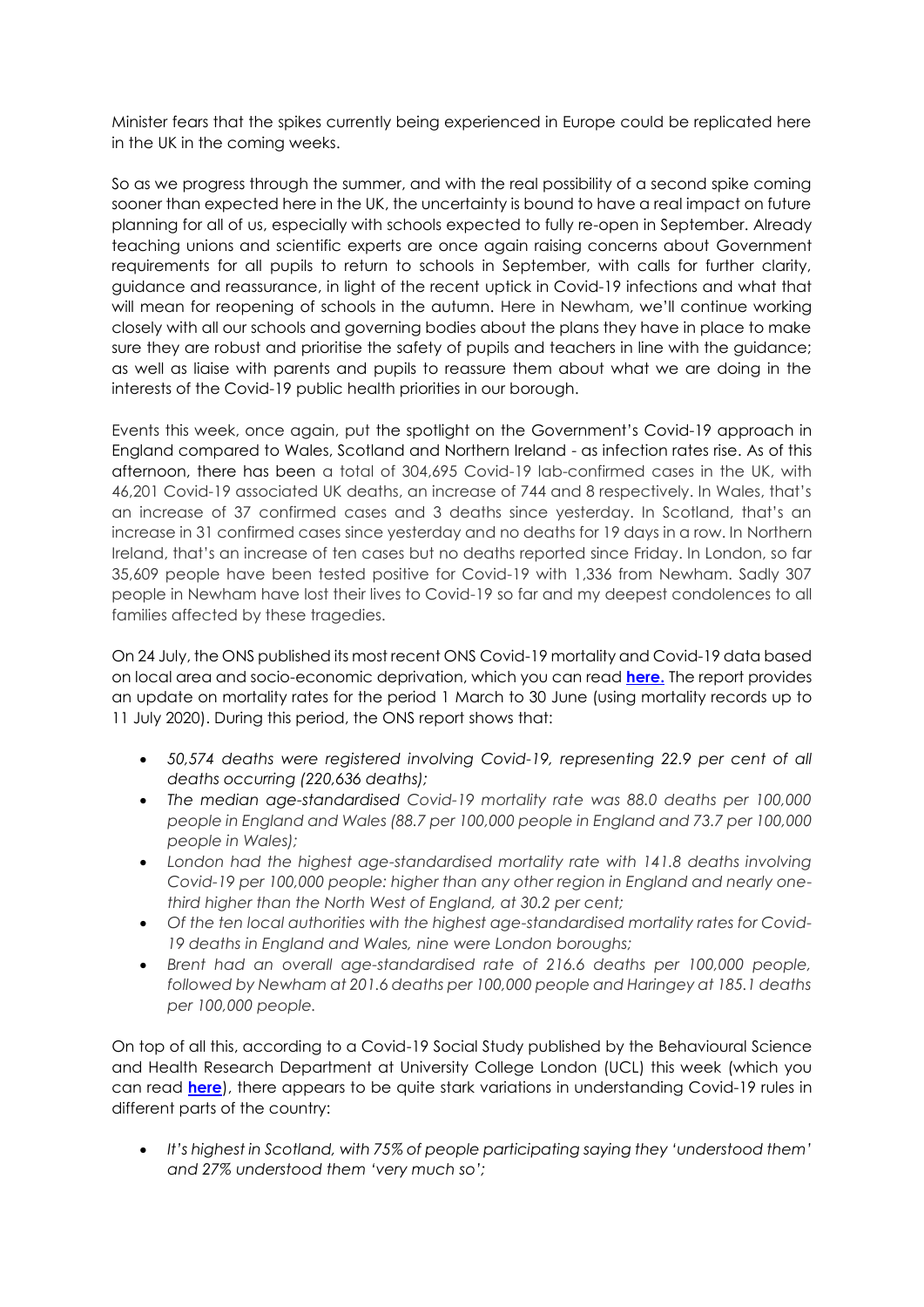- *It's lower in Wales, with 61% of people participating saying they 'understood them' and 18% 'very much so'*
- *It's lowest in England with 45 per cent of people participating saying they 'understood them' and 14 per cent understood them 'very much so'*

The UCL study highlights how lower levels of understanding of the Covid-19 rules in England, has led to lower levels of compliance by the public compared to Scotland and Wales. Overall, levels of 'complete' compliance remains just 20% to 30% in adults under the age of 30; 40% to 45% in adults aged 30 to 50; and 50% to 55% in adults over the age of 60. However, levels of 'majority' compliance remains at around 90% overall, but is lowest amongst adults under 30, at 70% to 80%.

The Government has already been criticised for its Covid-19 public messages as it lurches one week to the next in its Covid-19 response, most recently unveiling its new slogan of '*Hands, Face, Space'* so that the public are reminded to '*wash your hands, cover your face and make space*' to prevent spread of Covid-19. There's also been criticisms that the Government is blaming the public, when it hasn't been clear and lifted restrictions too soon. All of this raises serious questions about the level of preparedness as we approach autumn and the winter months. The Government has announced the largest Flu vaccine programme ever to be rolled out will take place this winter to deal with the dangerous combination of flu and Covid-19 with about 30 million people to be offered a free flu jab. There's also the news that progress towards finding a Covid-19 vaccine being developed by Oxford University has achieved positive results in early-stage trials and the news that the Government has secured early access to 90 million doses of promising coronavirus vaccine being developed – read more **[here.](https://tinyurl.com/y6rvepav)**

However, there remain concerns about the national test and trace programme, specifically the tracing app which is about to be re-launched later this month (read more **[here](https://tinyurl.com/y4h5wbnk)**); alongside, experts warning that even with a vaccine, Covid-19 is unlikely to be eliminated for good and we'll need to live with it for many years to come. I'll provide further thoughts on this soon, as there are also concerns being raised about the differences in testing policies being pursued and the efficacy of the national testing programme including the role of 'false positives' and how much of the test results are real or anti-factual. There are some interesting questions being asked by experts about whether Covid-19 data has become skewed.

This weekend also sees the point at which the Treasury starts to gradually end its 'job support scheme', which has so far kept over nine million people from losing their incomes. Newham has the highest number of furloughed residents in London, which is why I welcomed the Mayor of London Sadiq Khan, backing our calls on the Government to extend its furlough scheme for struggling sectors which could lead to a surge in unemployment.

With a survey published this week showing that over 60 per cent of London firms plan to lay of staff, we know that the impact on Newham will be great. Our own modelling shows that over 100,000 people in Newham alone could end up unemployed. That's why we launched the 'Towards a Better Newham Covid-19 Recovery Strategy' last week, which you can read [here.](https://www.newham.gov.uk/council/community-wealth-building/2) The significance of this strategy cannot be underestimated, in light of the scale of challenges facing us and the economic impact of Covid-19 which will be felt hard in Newham.

It's also why the health and wellbeing of residents alongside race equality remain absolutely fundamental to our Covid-19 Recovery Strategy, as part of our aspirations of inclusive growth, quality jobs and fairness in Newham. This strategy will mean that Newham will become the first borough in London to use health, wellbeing and happiness as the measure of our economic